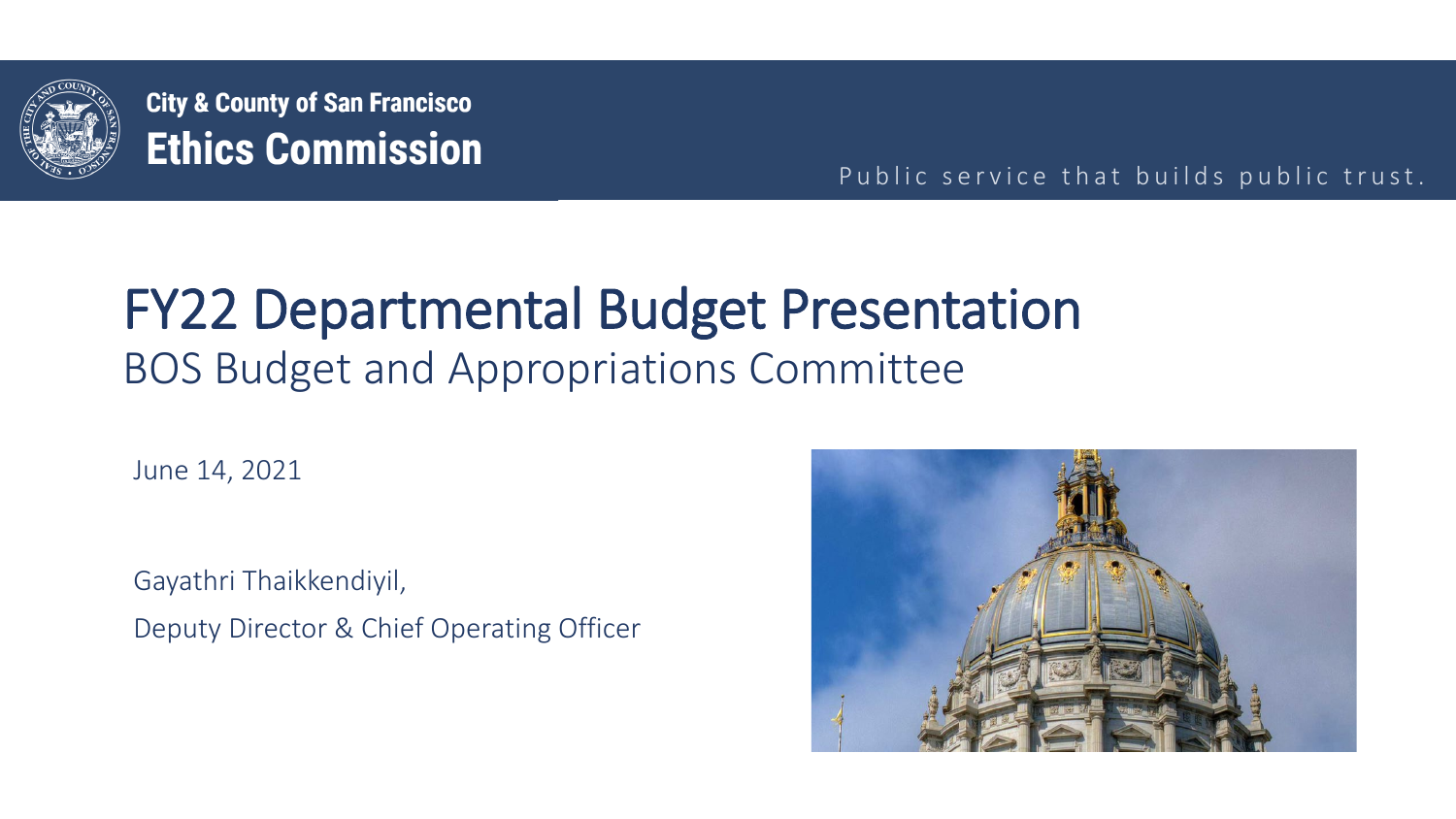## Snapshot of Funding

### Overview of Proposed Budget

| <b>ETH Budget</b>                                    | <b>FY21</b> | <b>FY22</b> | <b>FY23</b>            |
|------------------------------------------------------|-------------|-------------|------------------------|
| <b>Operating Budget</b>                              | \$4,724,515 | \$6,551,078 | $\frac{57,011,341}{ }$ |
| <b>Election Campaign</b><br><b>Fund Contribution</b> | \$0         | \$0         | \$446,860              |
| <b>Authorized Positions</b>                          | 25          | 33          | 33                     |
| Budgeted FTEs*                                       | 22.78       | $30.5***$   | 32.33                  |

\* Includes reductions in Salary and Fringe due to attrition savings \*\* Includes eight new positions at 0.77 FTE for initial year budgeted

### Distribution of Operating Budget

| <b>ETH Budget</b>                | <b>FY21</b> | <b>FY22</b> | <b>FY23</b> |
|----------------------------------|-------------|-------------|-------------|
| <b>Salaries &amp; Fringe</b>     | 86%         | 86.6%       | 88.1%       |
| Non-Personnel<br><b>Services</b> | 4.7%        | 4.2%        | 3.8%        |
| <b>Materials &amp; Supplies</b>  | 0.5%        | 0.9%        | 0.3%        |
| Services of Other<br>Depts.      | 8.8%        | 8.3%        | 7.8%        |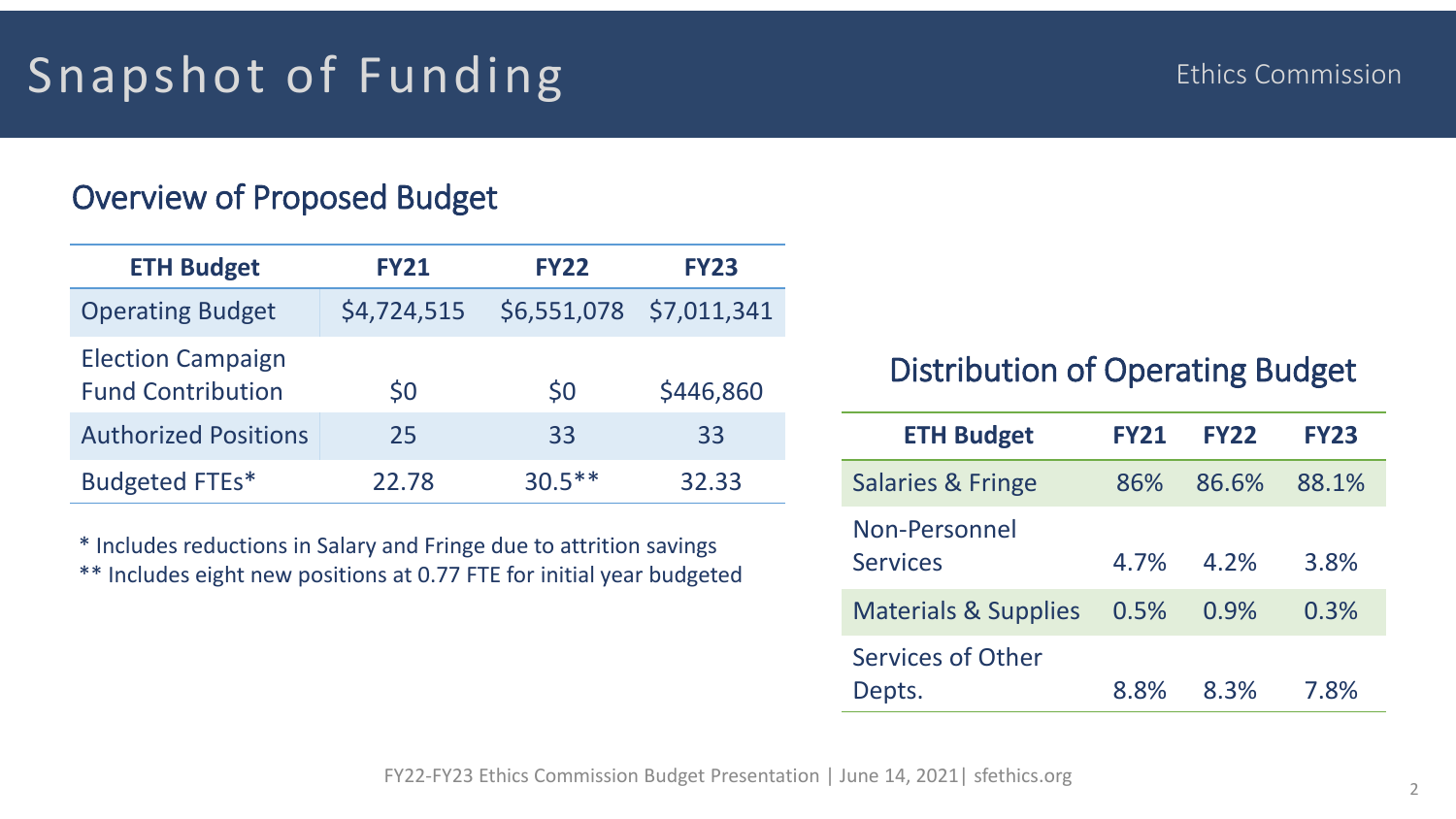# Distribution of FY21 Staffing Ethics Commission



- $\triangleright$  Initiated and completed FY21 Hiring Plan as departmental priority by filling five staff positions across all divisions in April 2021
- $\geq$  23 of 25 authorized positions filled
- $\triangleright$  Two vacancies that occurred in FY21 are currently in recruitment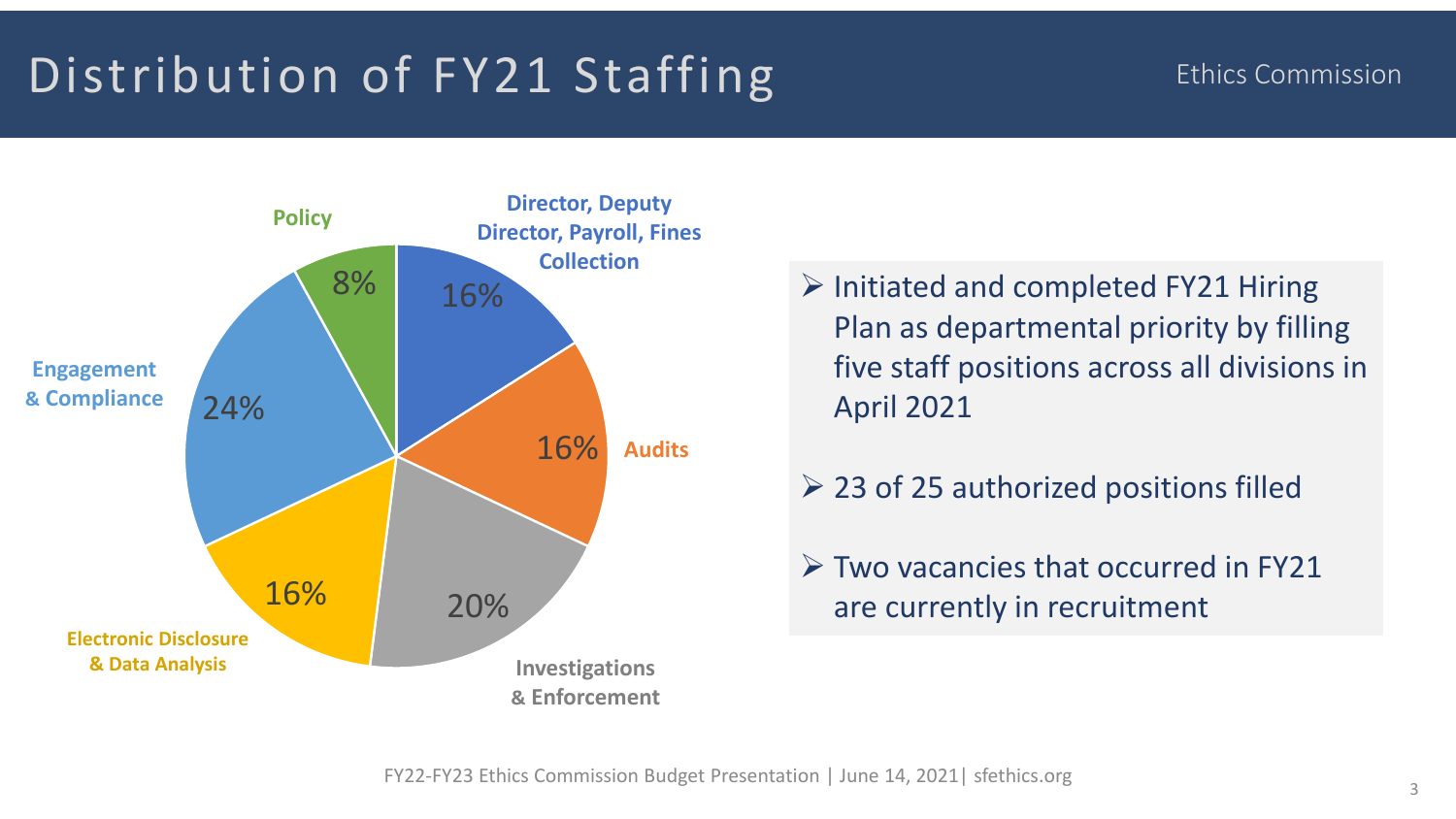## Key Priorities for FY22 and FY23

### Ethics Commission

## *Commission's core priorities*

- $\triangleright$  strong laws, well implemented, with timely and effective oversight to strengthen the impact of core Commission programs
- $\triangleright$  heightened awareness of the laws, including through broadly accessible public disclosure that promotes meaningful public engagement
- $\triangleright$  service excellence through continuous improvement, transparency, and accountability for our work
- $\triangleright$  Recommendations in the August 2020 Performance Audit of the Ethics Commission conducted by the Budget and Legislative Analyst at the request of BOS
- $\triangleright$  Recommendations in the Public Integrity Review Preliminary Assessments issued by the Controller's Office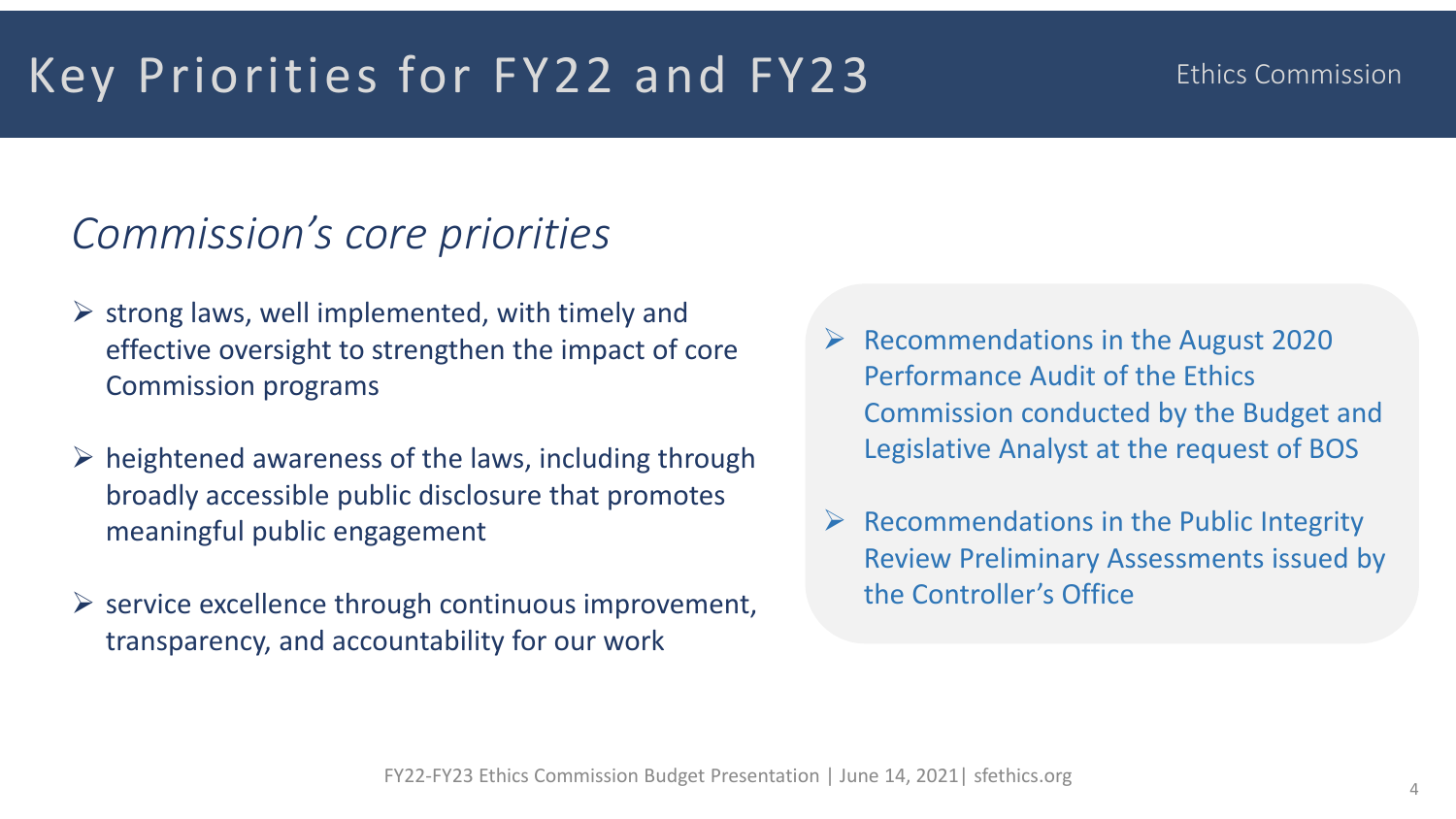### Commission Proposed Budget FY22 and FY23

## Ethics@Work

### *Goal over three-year project period*

Develop and conduct targeted, practical Ethics trainings for City officials, employees, and contractors based on an assessment of their specific training needs and that addresses key areas of risk specific to the nature of their duties

*New Funding Requested*   $\Box$  Four Training Specialists Staff equipment and software

 $\checkmark$  Fully funded in the Mayor's Proposed Budget



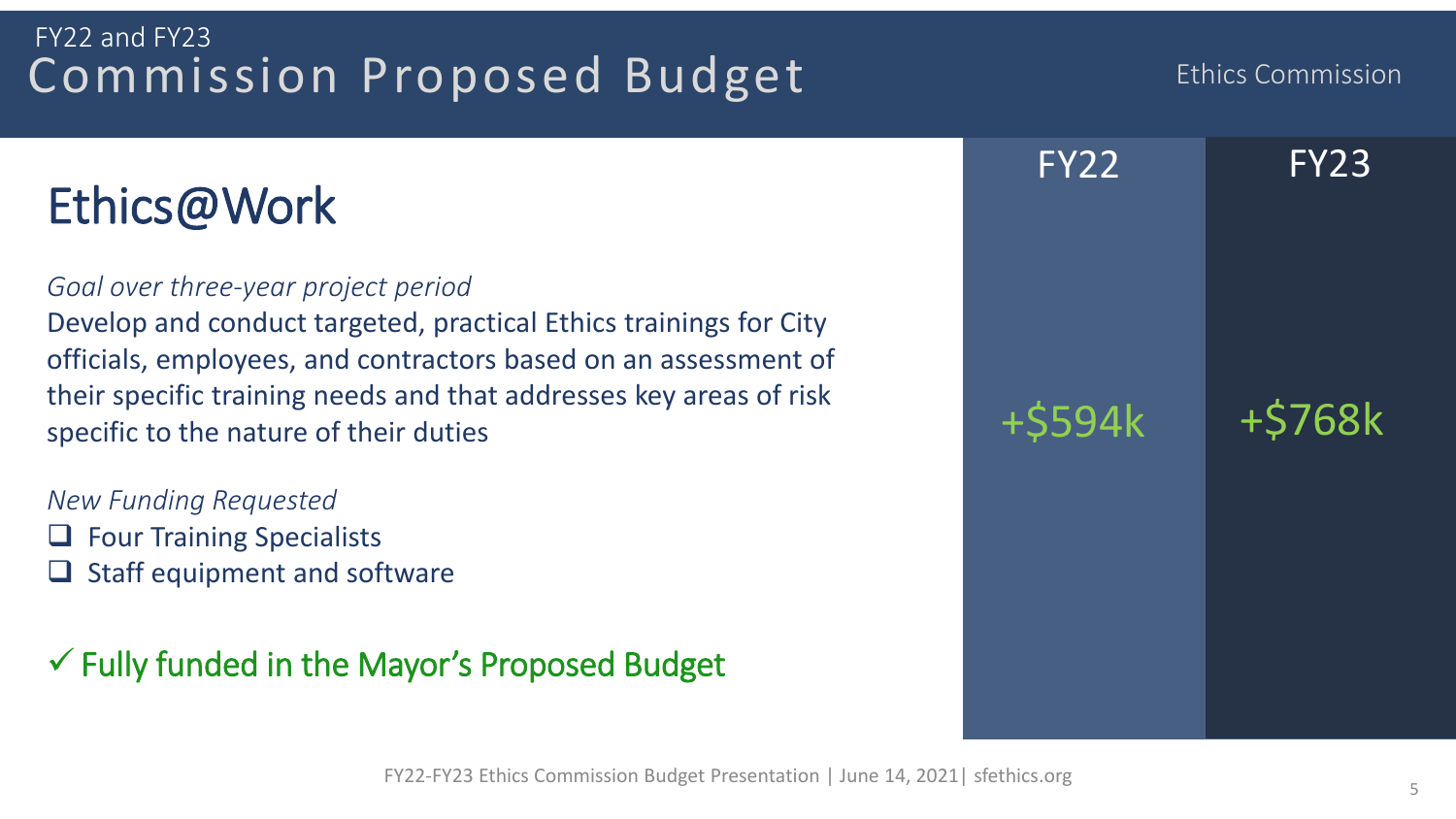### FY22-FY23 Ethics Commission Budget Presentation | June 14, 2021| sfethics.org

### 6

## Commission Proposed Budget FY22 and FY23

# New Investigative Resources

*Goal over three-year project period* Reduce case resolution times by 40% and increase the number, proportion, and severity of cases investigated

### *New Funding Requested*

- $\Box$  Three Investigators
- $\Box$  Staff equipment and software
- $\Box$  Funds to develop an online case management system

 $\checkmark$  Fully funded in the Mayor's Proposed Budget



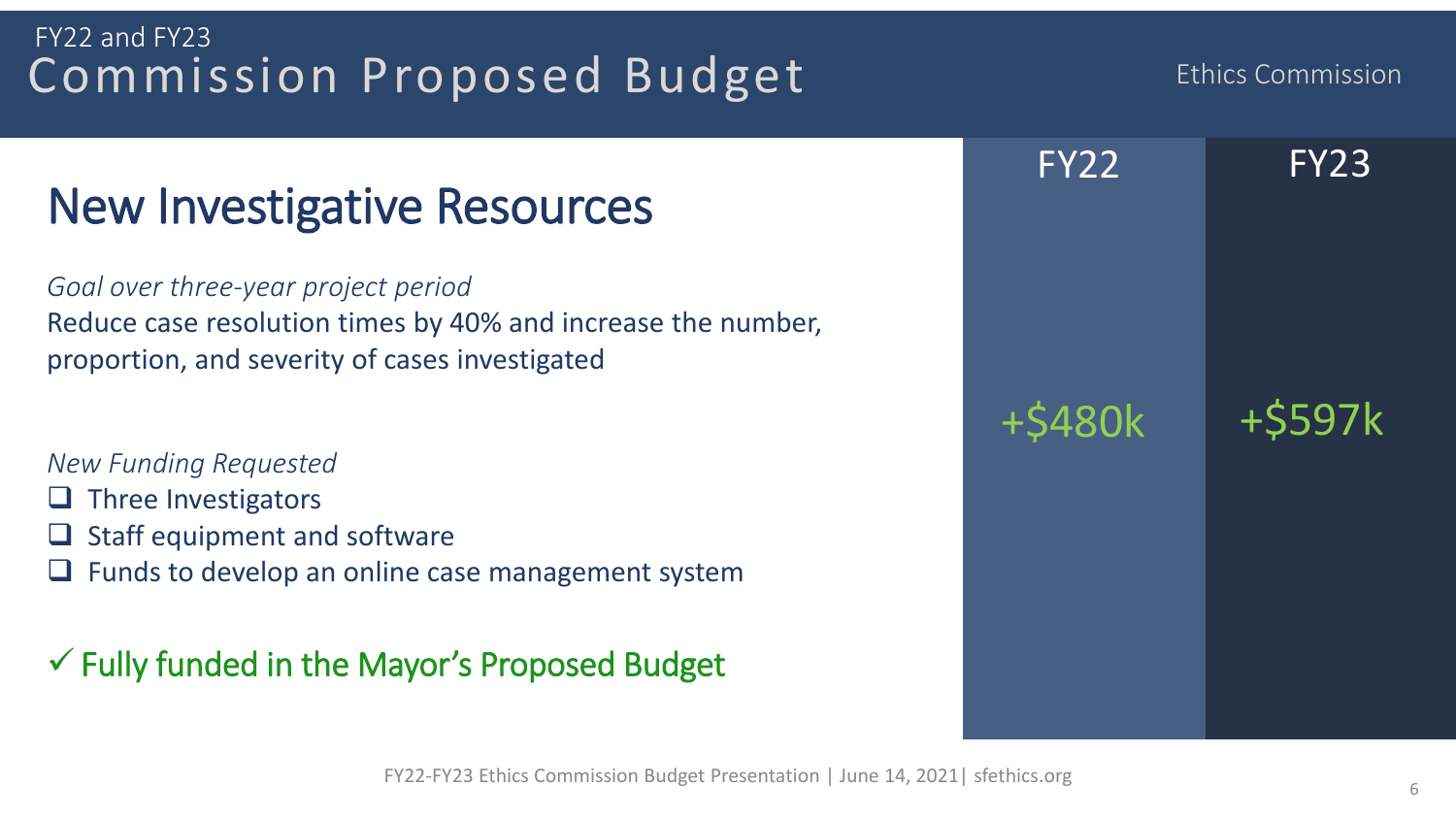### FY22-FY23 Ethics Commission Budget Presentation | June 14, 2021| sfethics.org

### 7

### Commission Proposed Budget FY22 and FY23

## Program Performance Reporting

*Goal over three-year project period* Develop and implement standardized methods to track and regularly report to the public on the performance of the department's core functions

*New Funding Requested*  One Program Performance and Reporting Analyst Staff equipment and software

 $\checkmark$  Fully funded in the Mayor's Proposed Budget



Ethics Commission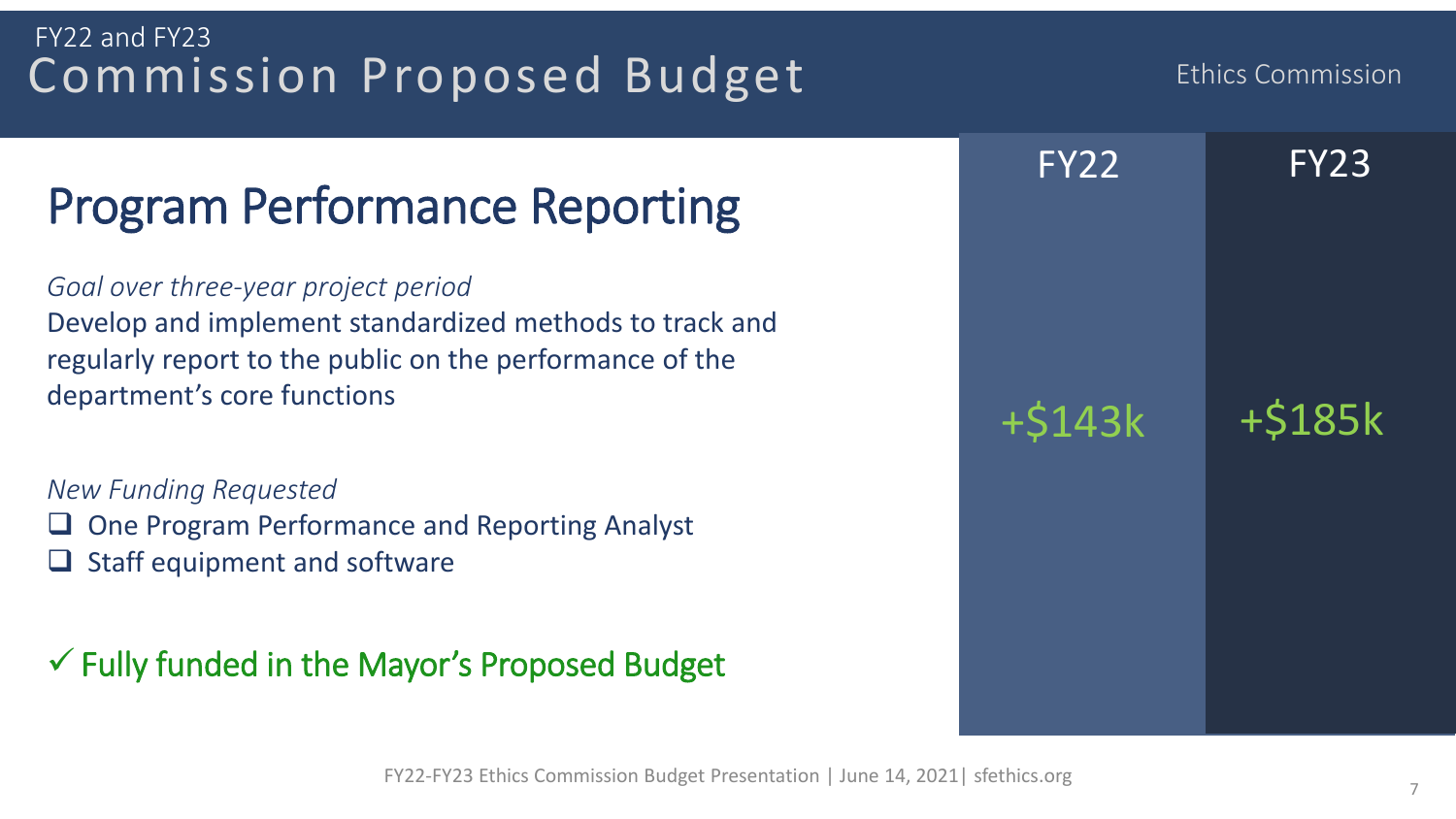## Organization Chart